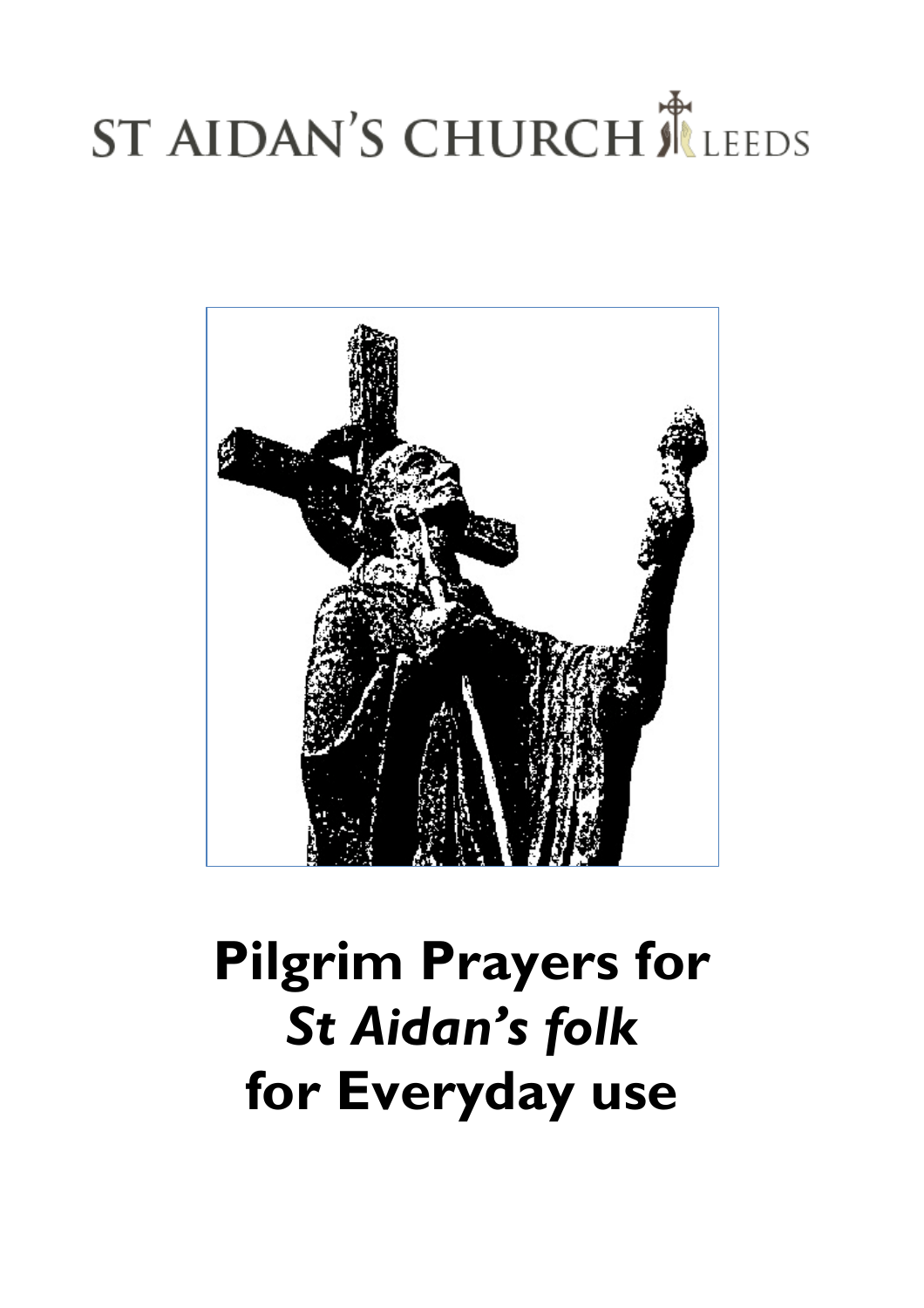# **Preparation**

*Mark yourself with the sign of the cross and say*

**In the name of the Father, and of the Son, and of the Holy Spirit. Amen.**

*If you pray this on your own, say all the words slowly and deliberately. If you pray this together with other folk, share the words out using the ordinary and bold print as a guidance, though always say the preparation and ending and the Lord's Prayer together.*

# **Opening Psalm**

May God be gracious to us and bless us and make his face to shine upon us, **that your way may be known upon earth, your saving power among all nations.** *Let the peoples praise you, O God; let all the peoples praise you.*

Let the nations be glad and sing for joy,  **for you judge the peoples with equity and guide the nations upon earth.** *Let the peoples praise you, O God;*

 *let all the peoples praise you.*

The earth has yielded its increase; God, our God, has blessed us. **May God continue to bless us; let all the ends of the earth revere him.** *Let the peoples praise you, O God; let all the peoples praise you.*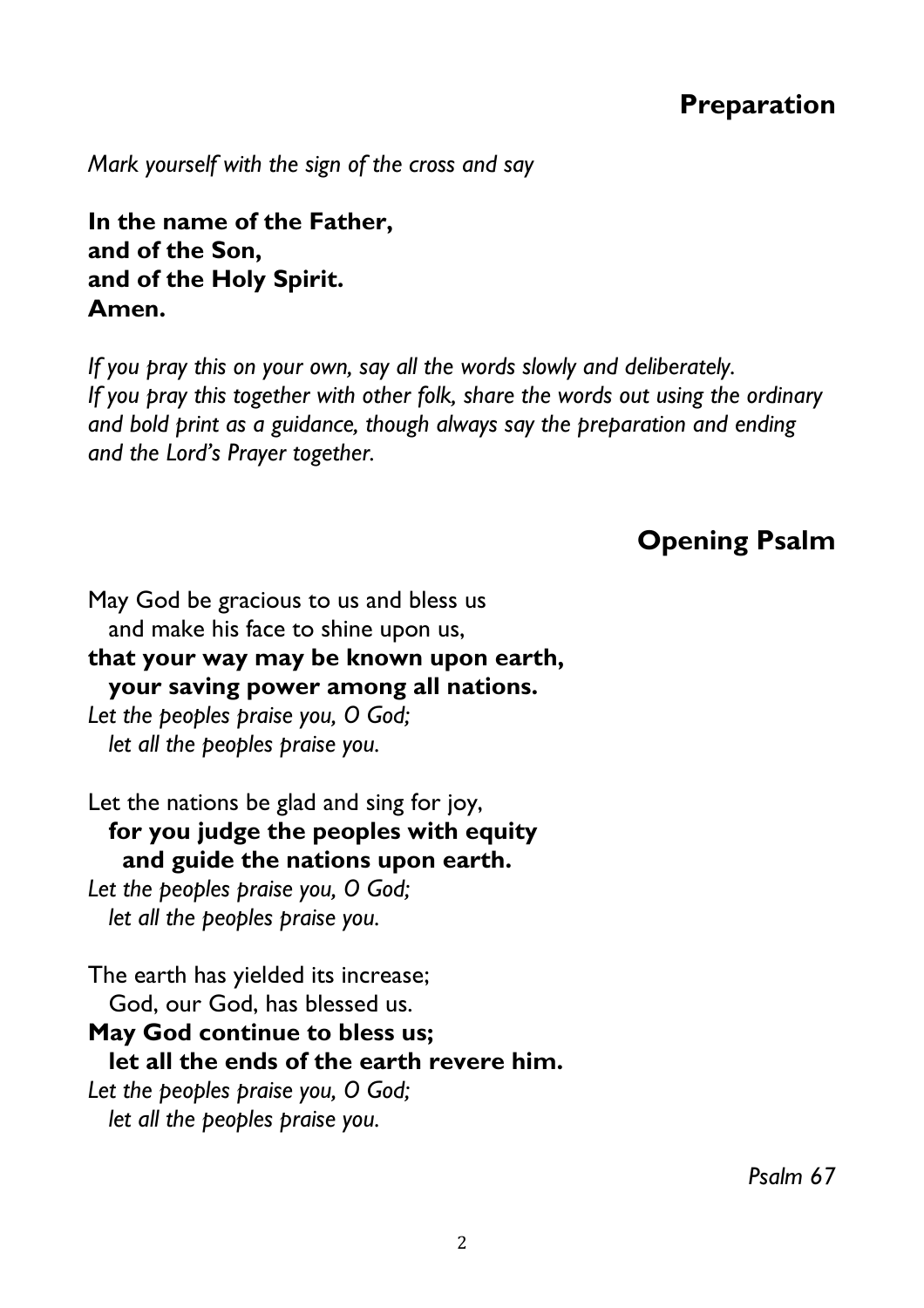*Reflect on these words, which a pilgrim kneeling at the foot of this sculpture of St Aidan on Holy Island once wrote:*

Oh Aidan, you had the vision of a population transformed in Christ:

#### **You had the faith to come.**

You had the gentleness to win the hearts of king and commoner. *You ministered in power and patience to the sick and dying.*

# **You created teamwork.**

Your visits to tell people Good News gave your team a pattern to follow. *You loved the people of the island.*

**You lived simply and prayed much.**

You prepared a mission to the kingdom. *You influenced many to reach others for Christ.*

# **You are Christ for this nation.**

You are apostle to his people.

*You are in pain that people here are heedless of your Lord.*

#### **You will not rest till they are won.**

Father, put the mantle of Aidan upon me.

# **Scripture Reading**

*These are all readings, which are set as we celebrate St Aidan on his Feast Day on 31 August. They are worth reading and re-reading and pondering again and again as we pray.*

*Isaiah 52.7-10; Isaiah 61.1-3a; Ezekiel 34.11-16; Jonah 3.1-5*

*Acts 2.14, 22-36; Acts 13.46-49; Acts 16.6-10; Acts 26.19-23 Romans 15.17-21; 1 Corinthians 9.16-19; 2 Corinthians 5.11-6.2*

*Matthew 9.35-end; Matthew 28.16-end; Mark 16.15-20; Luke 5.1-11; Luke 10.1-9*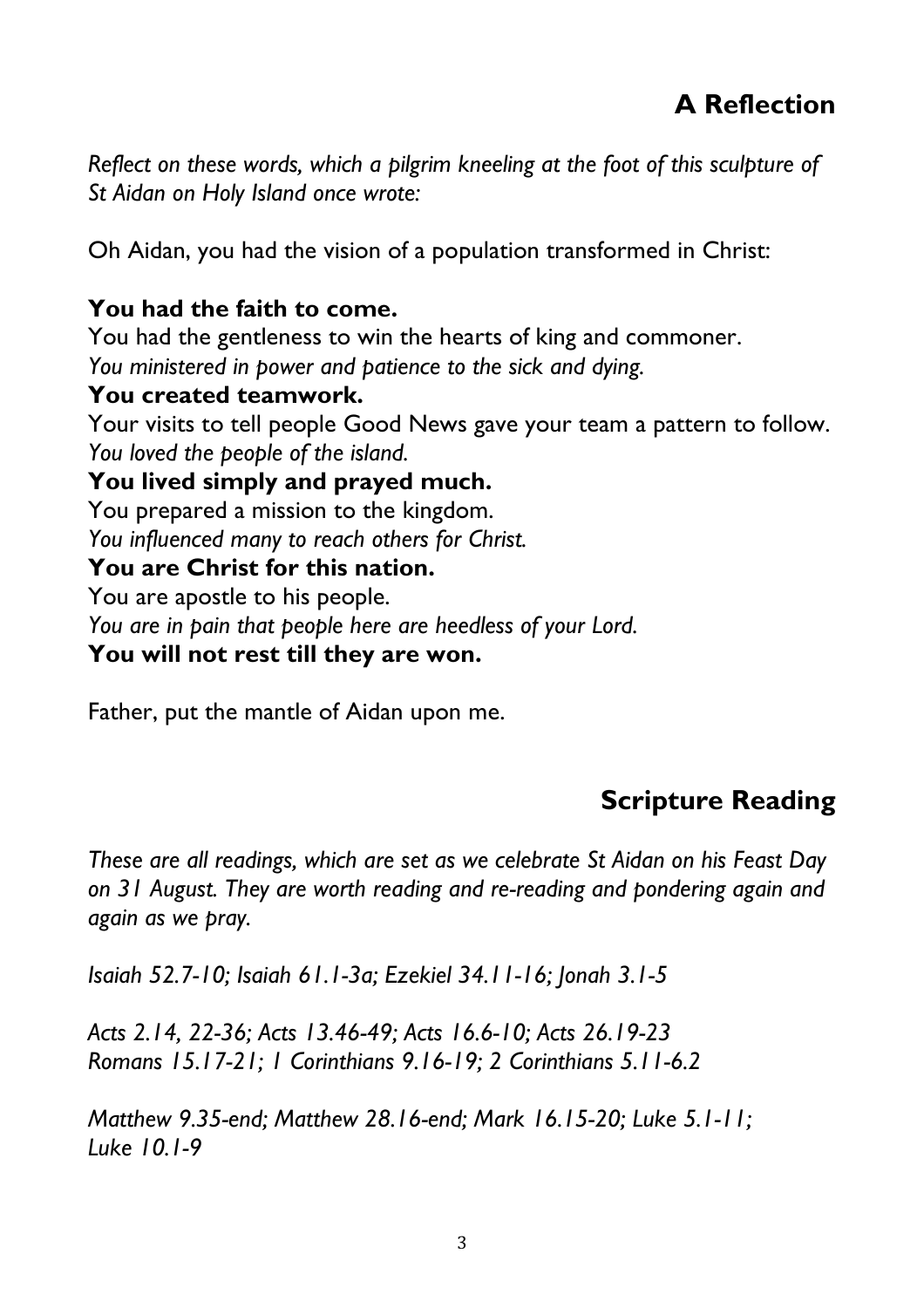# **Canticle**

Lord of my heart Give me vision to inspire me That, working or resting, I may always think of you.

# **Lord of my heart Give me light to guide me That, at home or abroad, I may always walk in your way.**

Lord of my heart Give me wisdom to direct me That, thinking or acting, I may always discern right from wrong.

**Lord of my heart Give me courage to strengthen me That, amongst friends and enemies, I may always proclaim your justice.**

Lord of my heart Give me trust to console me That, hungry or well fed, I may always rely on your mercy.

# **Lord of my heart Save me from empty praise That I may always boast of you.**

Lord of my heart Save me from worldly wealth That I may always look to the riches of heaven.

**Lord of my heart Save me from military prowess That I may always seek your protection.**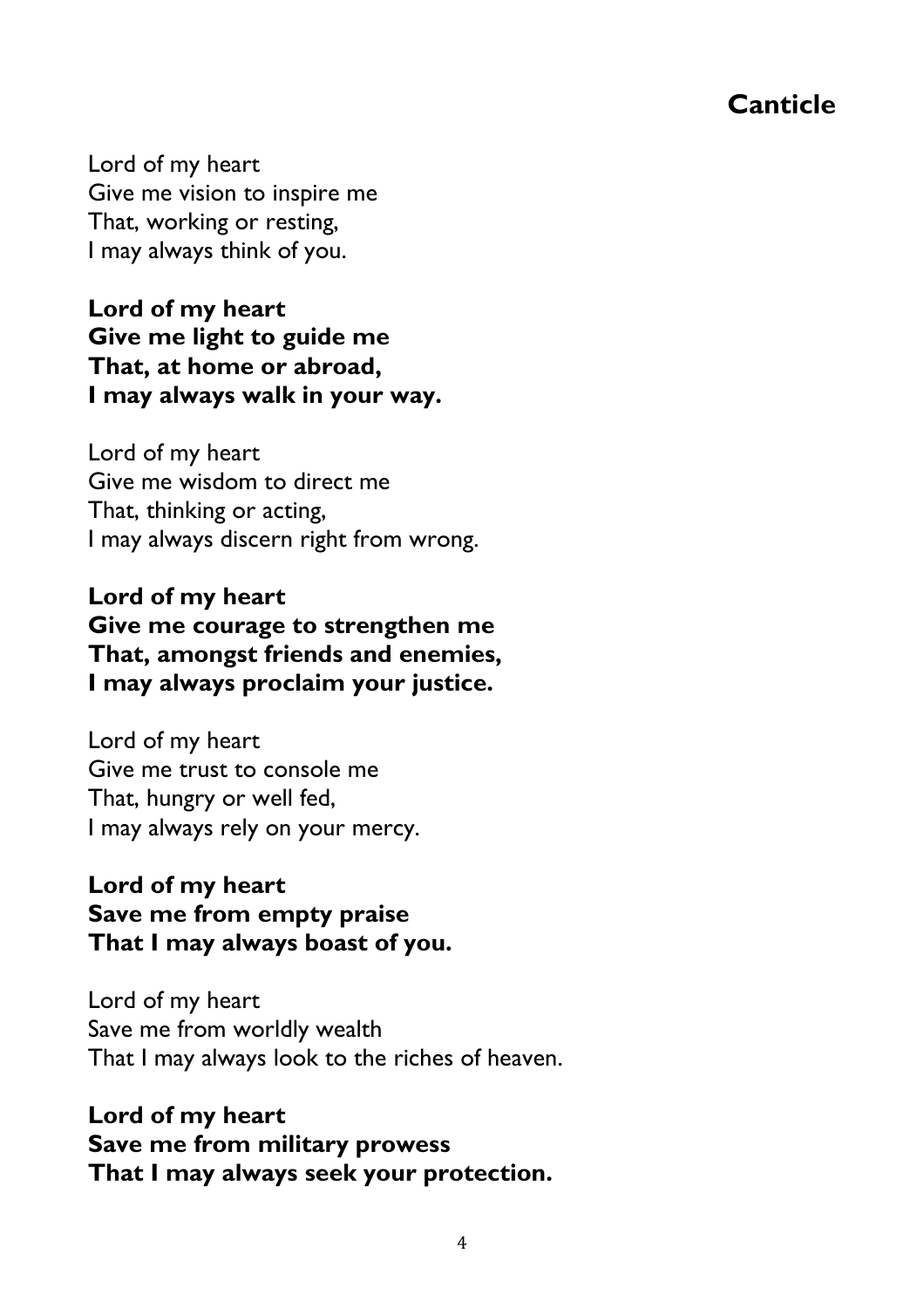Lord of my heart Save me from vain knowledge That I may always study your word.

**Heart of my own heart Whatever befall me Rule over my thoughts and feelings My words and actions. Amen.**

# **Prayers**

*Spend some time in prayer and contemplation, giving thanks to God for his goodness, and holding before him any needs.*

*Prayers may include these concerns:*

*The universal Church, and our parish and church family The leaders of the nations and the needs of the world The natural world and the resources of the earth All who are in any kind of need The sick and those who care for them at home or in hospital Those who have died and those who grieve and remember*

*Finish the prayer by praying the Collect for St Aidan:*

Everlasting God, you sent the gentle bishop Aidan to proclaim the gospel in this land: grant us to live as he taught in simplicity, humility and love for the poor; through Jesus Christ our Lord. **Amen.**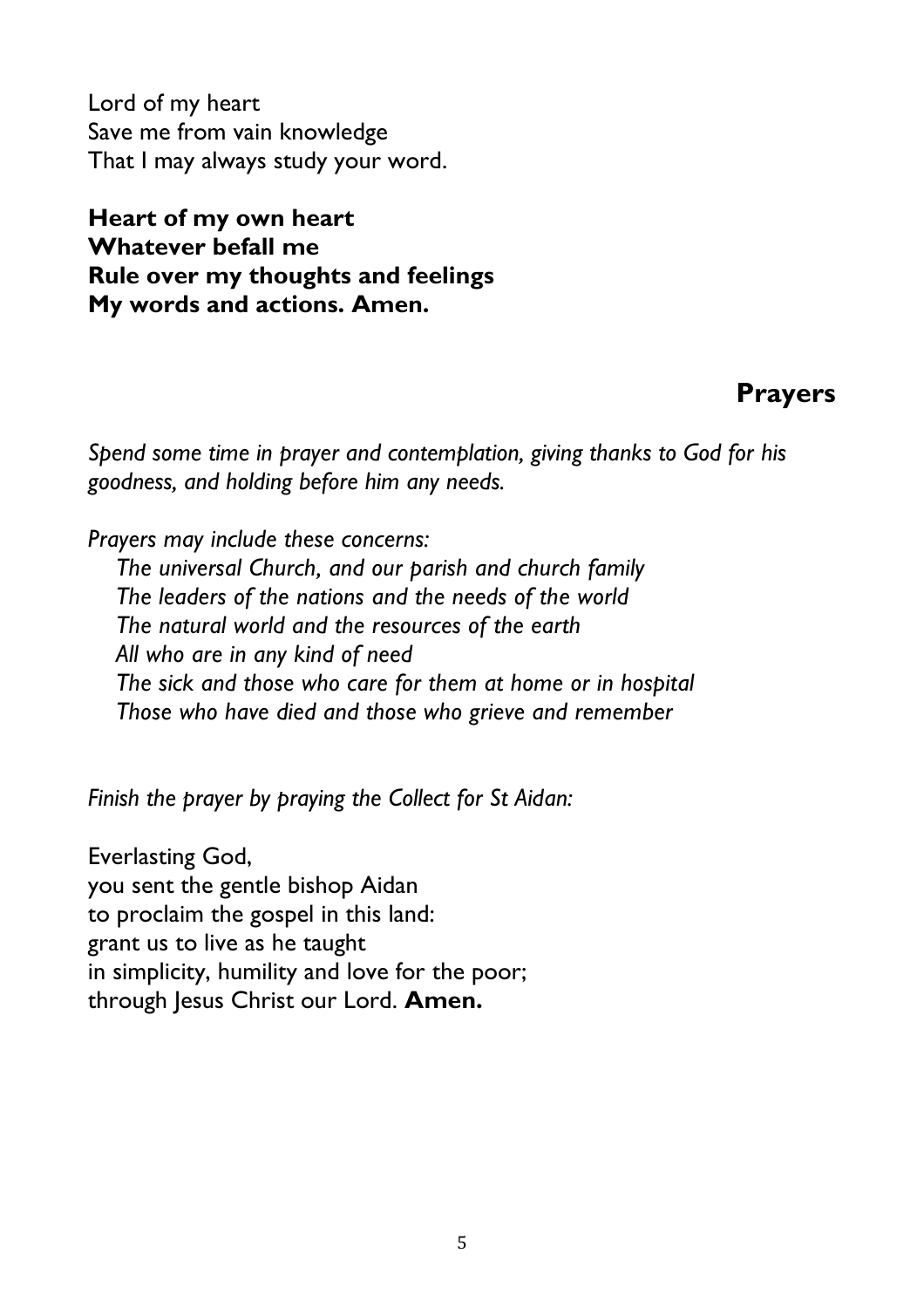# **Lord's Prayer**

**Our Father in heaven, hallowed be your name; your kingdom come; your will be done; on earth as in heaven. Give us today our daily bread. Forgive us our sins, as we forgive those who sin against us. Lead us not into temptation; but deliver us from evil. For the kingdom, the power, and the glory are yours now and forever. Amen.**

**Conclusion**

Let us strive to be at peace among ourselves, and love one another. Let us follow the example of St Aidan and all the saints and pray that God will comfort us and help us, both in this world and in the world which is to come.

# **In the name of the Father, and of the Son, and of the Holy Spirit. Amen.**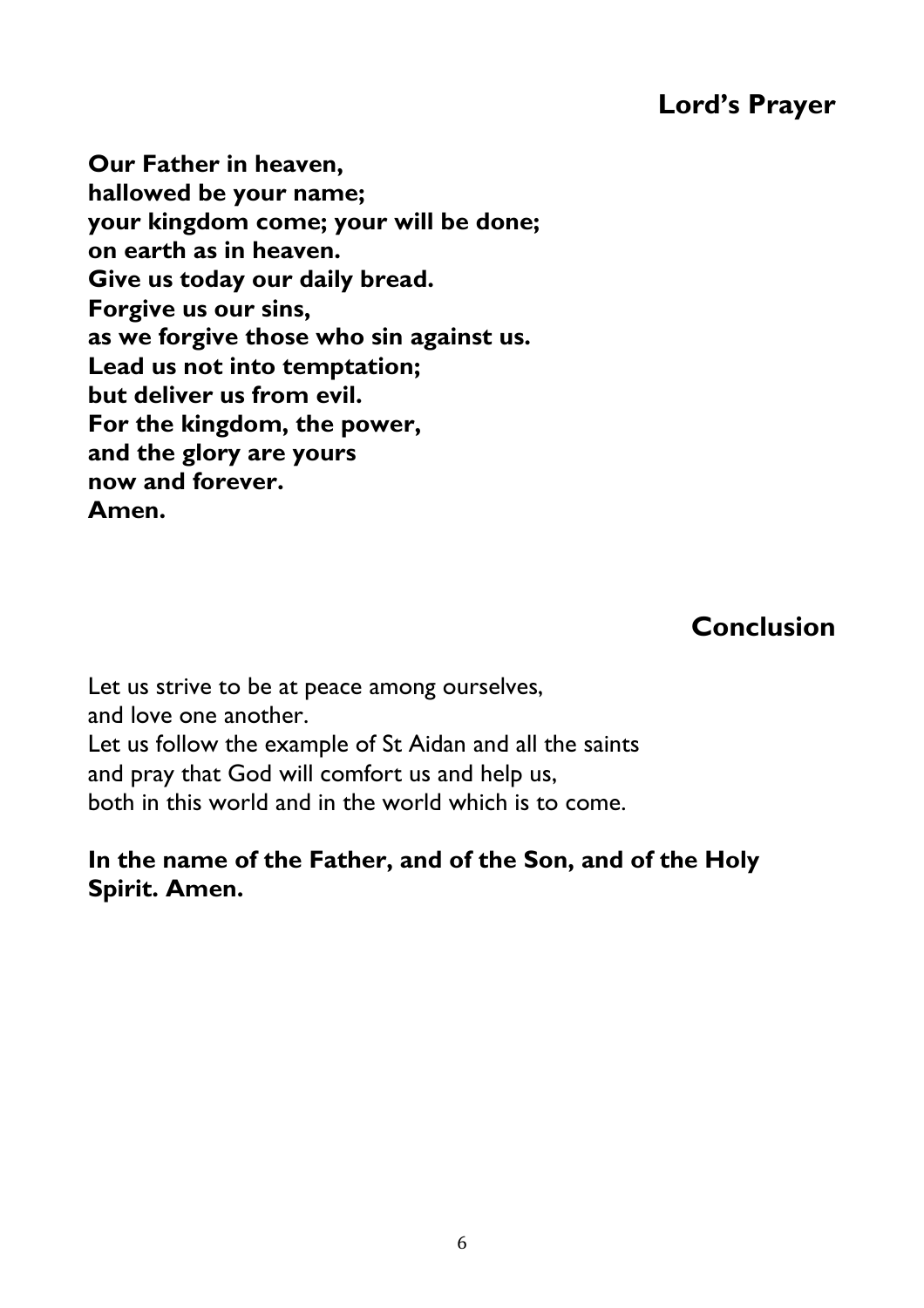# **Additional Prayers for our use:**

Keep us, good Lord, under the shadow of your mercy in this time of uncertainty and distress. Sustain and support the anxious and fearful, and lift up all who are brought low; that we may rejoice in your comfort knowing that nothing can separate us from your love in Christ Jesus our Lord. **Amen.**

Lord Jesus Christ, you taught us to love our neighbour, and to care for those in need as if we were caring for you. In this time of anxiety, give us strength to comfort the fearful, to tend the sick, and to assure the isolated of our love, and your love, for your name's sake. **Amen.**

God of compassion, be close to those who are ill, afraid or in isolation. In their loneliness, be their consolation; in their anxiety, be their hope; in their darkness, be their light; through him who suffered alone on the cross, but reigns with you in glory, Jesus Christ our Lord. **Amen.**

#### *For those who are ill*

Merciful God, we entrust to your tender care those who are ill or in pain, knowing that whenever danger threatens your everlasting arms are there to hold them safe. Comfort and heal them, and restore them to health and strength; through Jesus Christ our Lord. Amen

# *For hospital staff and medical researchers*

Gracious God, give skill, sympathy and resilience to all who are caring for the sick, and your wisdom to those searching for a cure. Strengthen them with your Spirit, that through their work many will be restored to health; through Jesus Christ our Lord. **Amen.**

#### *From one who is ill or isolated*

O God, help me to trust you, help me to know that you are with me, help me to believe that nothing can separate me from your love revealed in Jesus Christ our Lord. **Amen.**